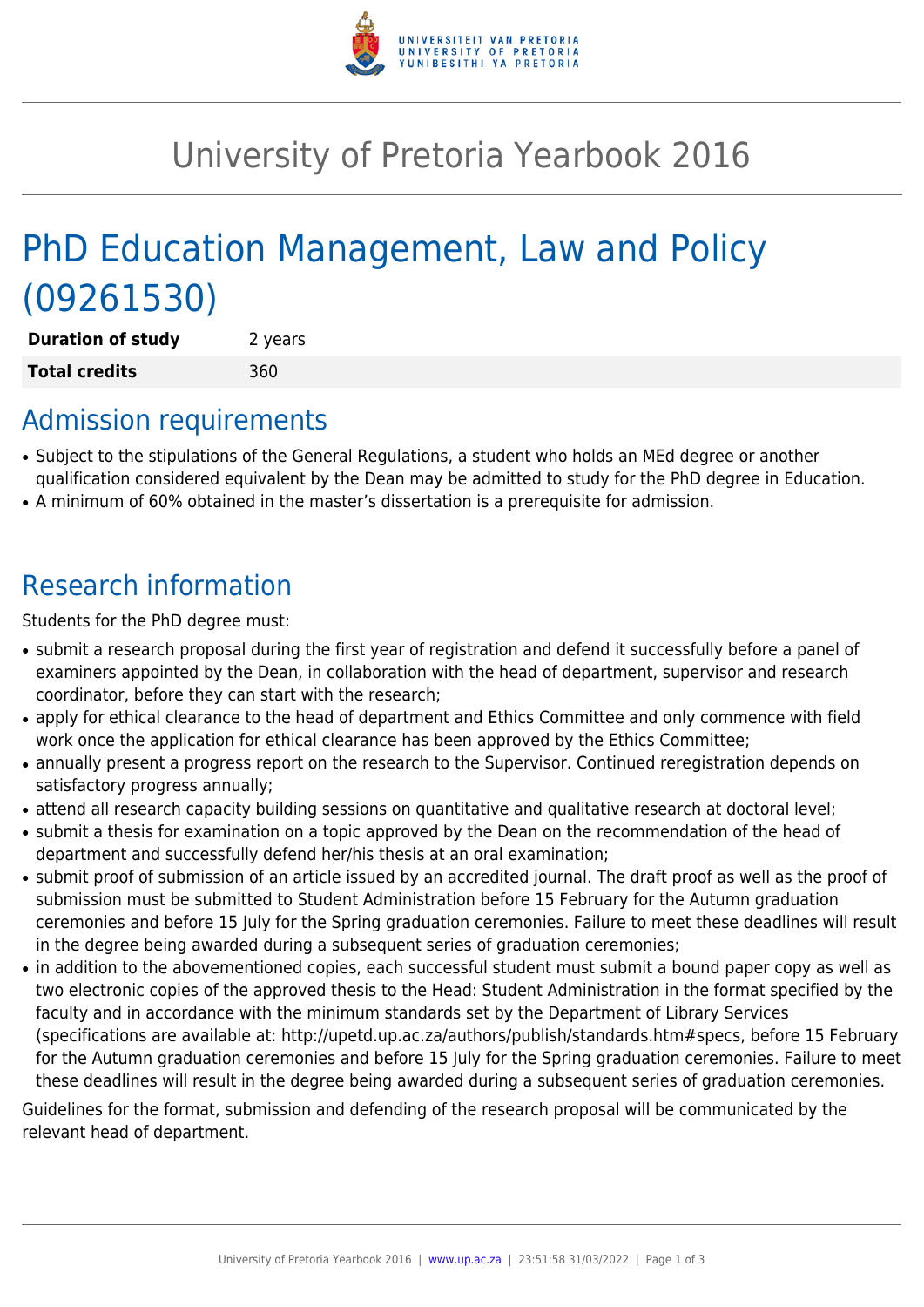

## Curriculum: Year 1

**Minimum credits: 360**

### **Core modules**

#### **Thesis: Education management 990 (OWB 990)**

| <b>Module credits</b>         | 360.00                        |
|-------------------------------|-------------------------------|
| <b>Prerequisites</b>          | No prerequisites.             |
| Language of tuition           | Both Afr and Eng              |
| <b>Academic organisation</b>  | Education Management + Policy |
| <b>Period of presentation</b> | Year                          |